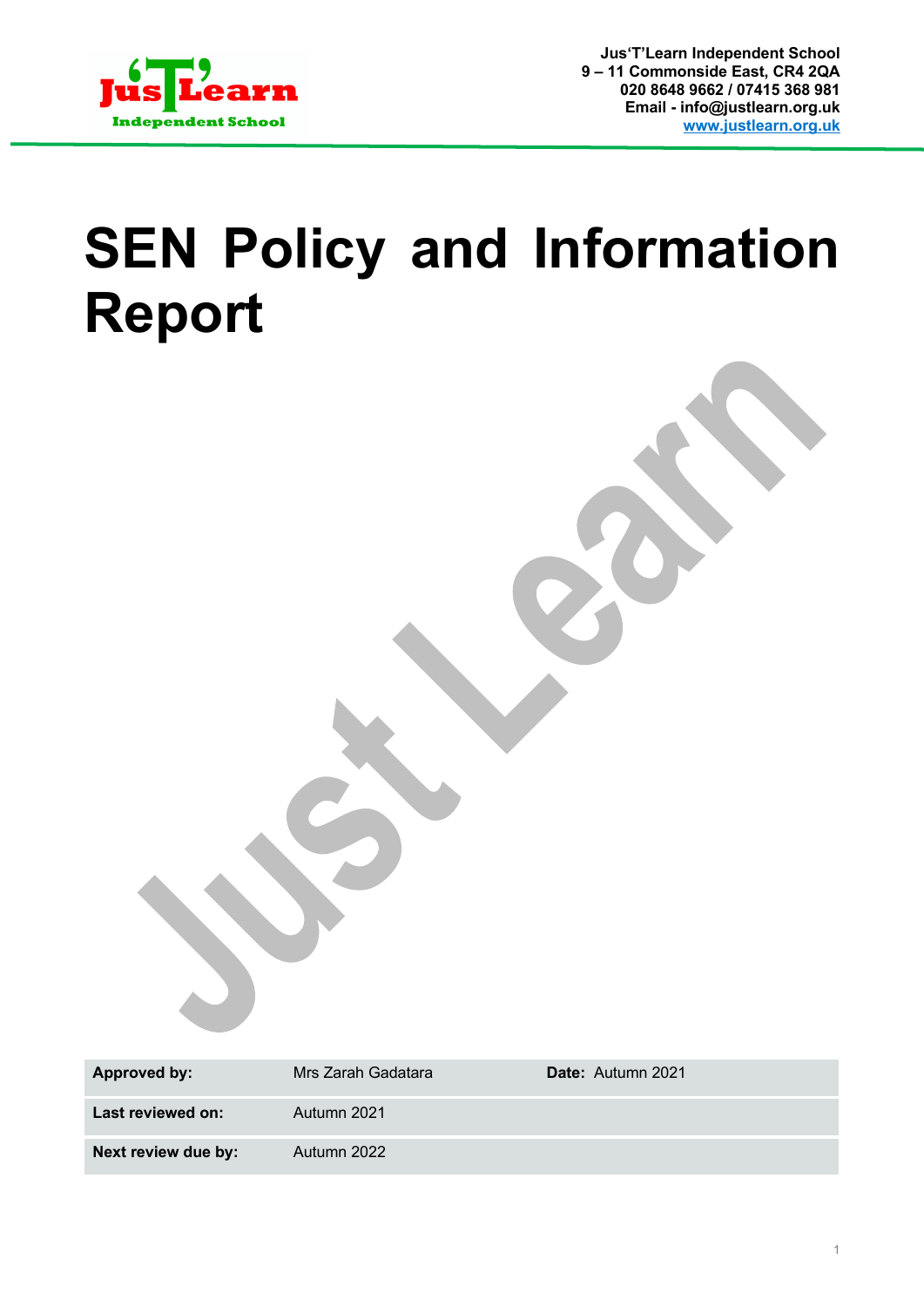

# **Contents**

# **1. Aims**

Our SEN policy and information report aims to:

- $\geq$  Set out how our school will support and make provision for students with special educational needs and disabilities (SEND)
- $\triangleright$  Set out the vision, values and broader aims of the school for students with SEND.
- $\triangleright$  Explain the roles and responsibilities of everyone involved in providing for students with SEND

# **2. Legislation and guidance**

This policy and information report is based on the statutory Special Educational Needs and Disability (SEND) Code of Practice and the following legislation:

- Ø Part 3 of the Children and Families Act 2014, which sets out schools' responsibilities for students with SEN and disabilities
- Ø The Special Educational Needs and Disability Regulations 2014, which set out schools' responsibilities for education, health and care (EHC) plans, SEN coordinators (SENCOs) and the SEN information report

This policy should be read in conjunction with the following school policies: **Accessibility Plan, Equality Policy, Behaviour Policy, Homework Policy, Complaints Policy, and the Safeguarding policy.**

# **3. Definitions**

A pupil has SEN if they have a learning difficulty or disability which calls for special educational provision to be made for them.

They have a learning difficulty or disability if they have:

- $\triangleright$  A significantly greater difficulty in learning than the majority of the others of the same age, or
- ØA disability which prevents or hinders them from making use of facilities of a kind generally provided for others of the same age in mainstream schools

Special educational provision is educational or training provision that is additional to, or different from, that made generally for other children or young people of the same age by schools.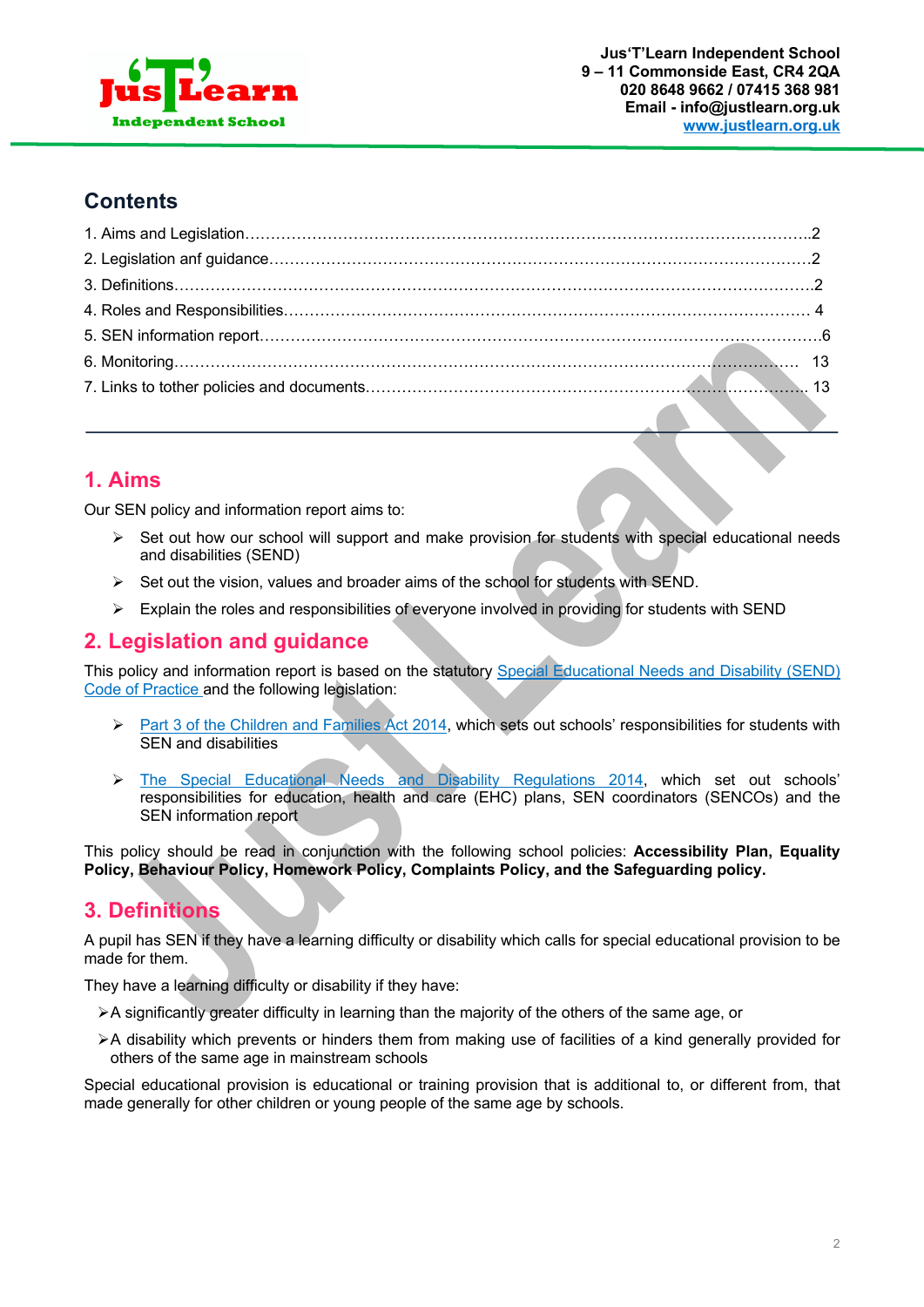

## **SPECIAL EDUCATIONAL NEEDS POLICY (incorporating policy on disability)**

## **3.1 Defining Special Educational Need**

This policy accepts the definition of special educational needs as set out in the Revised Code of Practice 1:3 page 6.

Students have special educational needs if they have a learning difficulty, which calls for special educational provision to be made for them.

Students have a learning difficulty if they:

- $\triangleright$  Have a significantly greater difficulty in learning than the majority of students of the same age; or
- $\triangleright$  Have a disability which prevents or hinders them from making use of educational facilities of a kind generally provided for students of the same age in schools within the area of the local education authority.

Students must not be regarded as having a learning difficulty solely because the language or form of language of their home is different from the language in which they are taught.

Special educational provision means, for students of two or over, education provision which is additional to or otherwise different from, the educational provision made generally for students of their age in schools maintained by the LEA, other than special schools, in the area.

Students will have needs and requirements which may fall into at least one or the following four areas of need.

- $\triangleright$  Speech, Language and Communication
- $\triangleright$  Cognition and learning
- $\triangleright$  Behaviour, emotional and social development
- $\triangleright$  Sensory and/or physical.

Generally, students at Jus'T'Learn will have Behaviour, Emotional and Social Development as their presenting need but Jus'T'Learn strives to identify underlying barriers to learning and work.

#### **Principles**

Jus'T'Learn's Vision embraces the principles of an equality of opportunity for all and promotes an ethos which values and includes all students, staff, parents and visitors regardless of their education, physical, sensory, social emotional and cultural needs.

Jus'T'Learn actively promotes a culture of awareness, tolerance and inclusion and aims to provide all students with strategies for dealing with their needs in a supportive environment.

It is our belief that each student has individual and unique needs and aims to raise aspiration and achievement for all by means of individualised learning programmes enhanced by high quality teaching

Jus'T'Learn's slogan is "**Building the pathway to your future"**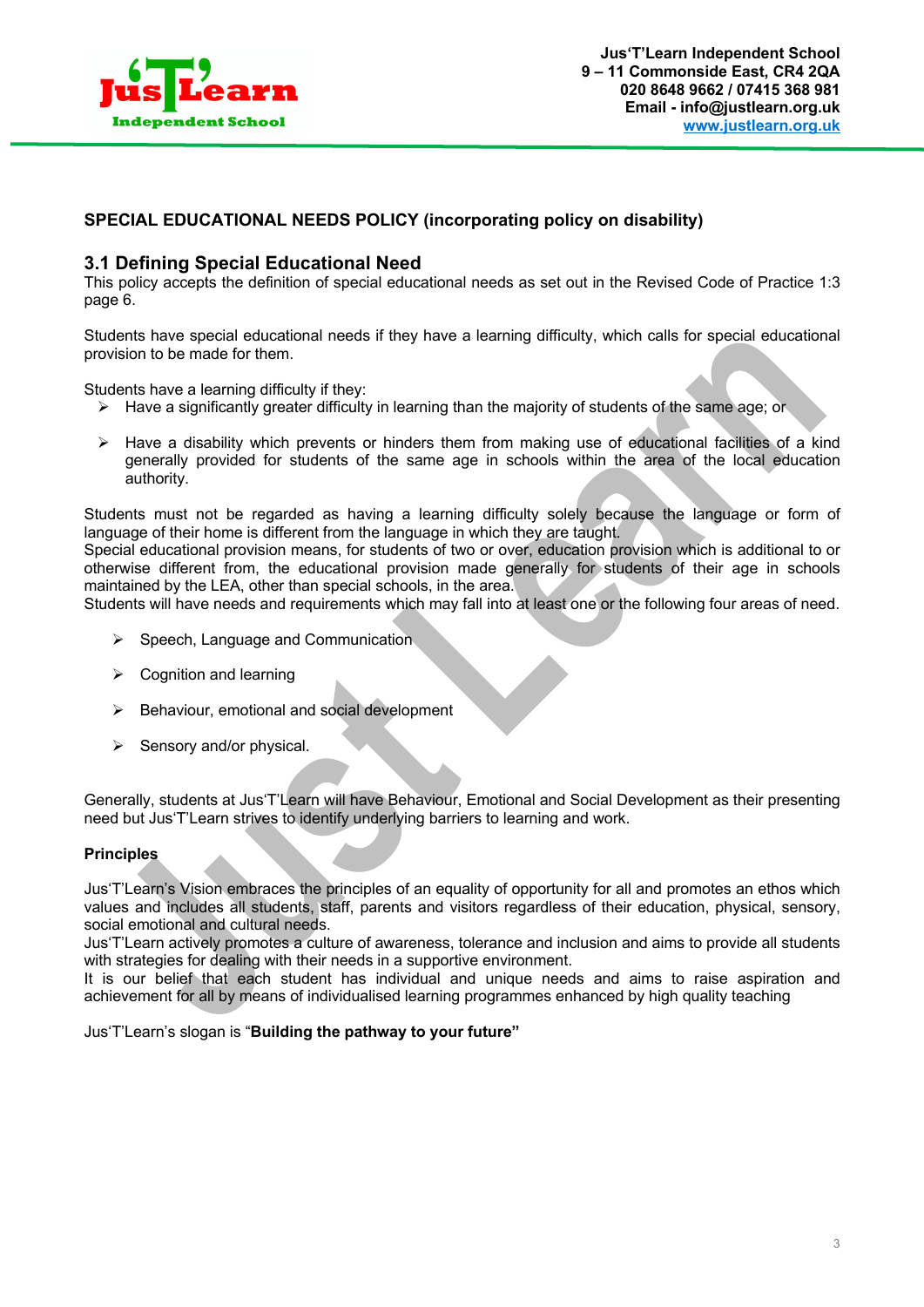

#### **Objective**

The objectives of Jus'T'Learn's provision for students with special educational needs are:

- $\triangleright$  To welcome all students into Jus'T'Learn and meet their needs in a positive manner, accepting the part that our expectations and attitudes play in affecting pupil's self-esteem and in overcoming aspects of SEN.
- $\triangleright$  To assess students SEN and ensure that there is careful monitoring and assessment and tracking of all students throughout their time at Jus'T'Learn.
- $\triangleright$  To provide the greatest possible access to a broad, balanced and differentiated curriculum
- $\triangleright$  To address the needs of identified students' needs through the graduated approach as set out in the Special Educational Needs Code of Practice 2001. Most students will be at School Action Plus.
- $\triangleright$  To ensure that parents, carers and students are fully participative in the process.
- $\triangleright$  To involve other disciplines and agencies as appropriate.

#### **We believe we will achieve these objectives by:**

Celebrating diversity and valuing all achievements through positive reinforcement, as well as regular celebrations of success which give equal status to social, emotional, cognitive and physical achievements and so enable all children to feel valued for their efforts.

Identifying students' SEN through liaison with referring schools, teacher observation and assessment, testing on entry and using standardised screening assessment tools; to identify learning and behavioural needs.

Planning individualised programmes of study including: a differentiated curriculum with opportunities for students to work in one to one or small group setting; on or off site or in partnership with other providers; differentiated lesson content and strategies to ensure access and progress in learning; suitably challenging targets monitored and tracked against predicted National Curriculum levels or predicted grades.

Planning, implementing, and reviewing individual programmes including planning and reviewing the Learning Support Plans for all students on a regular basis involving students, parents, school, and other providers as much as possible so that they understand the targets that have been set and how they can achieve these targets.

Supporting and advising staff by providing them with information on students' learning needs and advice on how these needs may be met

Ensuring that the School Improvement Plan includes a special educational need development plan which reflects the training need of staff.

Seeking advice from external agencies and making appropriate referrals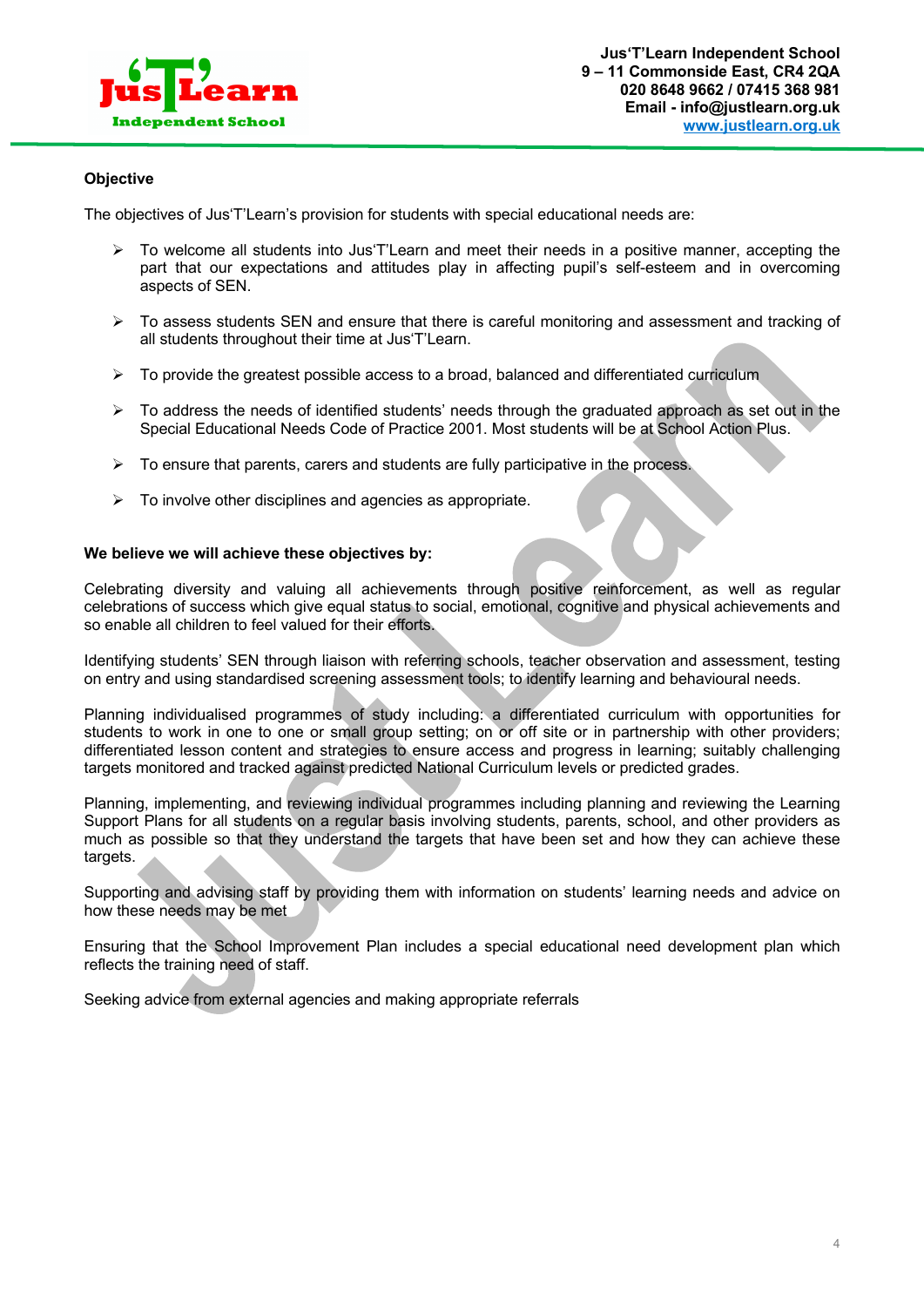

# **4. Roles and responsibilities**

# **4.1 The SENCO**

The SENCO is [Charlene Clotworthy].

They will:

- $\triangleright$ Work with the head of school and SEN board of trustees representative to determine the strategic development of the SEN policy and provision in the school
- $\blacktriangleright$  Have day-to-day responsibility for the operation of this SEN policy and the co-ordination of specific provision made to support individual pupils with SEN, including those who have EHC plans
- ØProvide professional guidance to colleagues and work with staff, parents, and other agencies to ensure that pupils with SEN receive appropriate support and high-quality teaching
- ØAdvise on the graduated approach to providing SEN support
- ØAdvise on the deployment of the school's delegated budget and other resources to meet pupils' needs effectively
- $\triangleright$  Be the point of contact for external agencies, especially the local authority and its support services
- ØLiaise with potential next providers of education to ensure that the school meets its responsibilities under the Equality Act 2010 with regard to reasonable adjustments and access arrangements
- ØEnsure the school keeps the records of all pupils with SEN up to date

# **4.2 The SEN Board of Trustees representative**

The SEN board of trustee's representative will:

- ØHelp to raise awareness of SEN issues at board of trustee's meetings
- $\triangleright$  Monitor the quality and effectiveness of SEN and disability provision within the school and update the board of trustees on this
- $\triangleright$  Work with the head of school and SENCO to determine the strategic development of the SEN policy and provision in the school

# **4.3 The Senior Leadership Team is responsible for:**

The SLT Team will:

- ØWork with the SENCO and SEN board of trustees representative to determine the strategic development of the SEN policy and provision within the school
- $\triangleright$  Have overall responsibility for the provision and progress of learners with SEN and/or a disability
- ØOverseeing the day to day management of the SEN policy in Jus'T'Learn.
- ØAllocating and monitoring appropriate resources for SEN from the delegated budget, together with the SENCO.
- ØEnsuring the effective use of the COP, especially through professional development and appropriate time allocations.
- ØMonitoring teachers' planning and pupil achievement.
- ØReporting, each term, to The Board of Trustees via a written report or in person (as required) on Code of Practice procedures and SEN resourcing.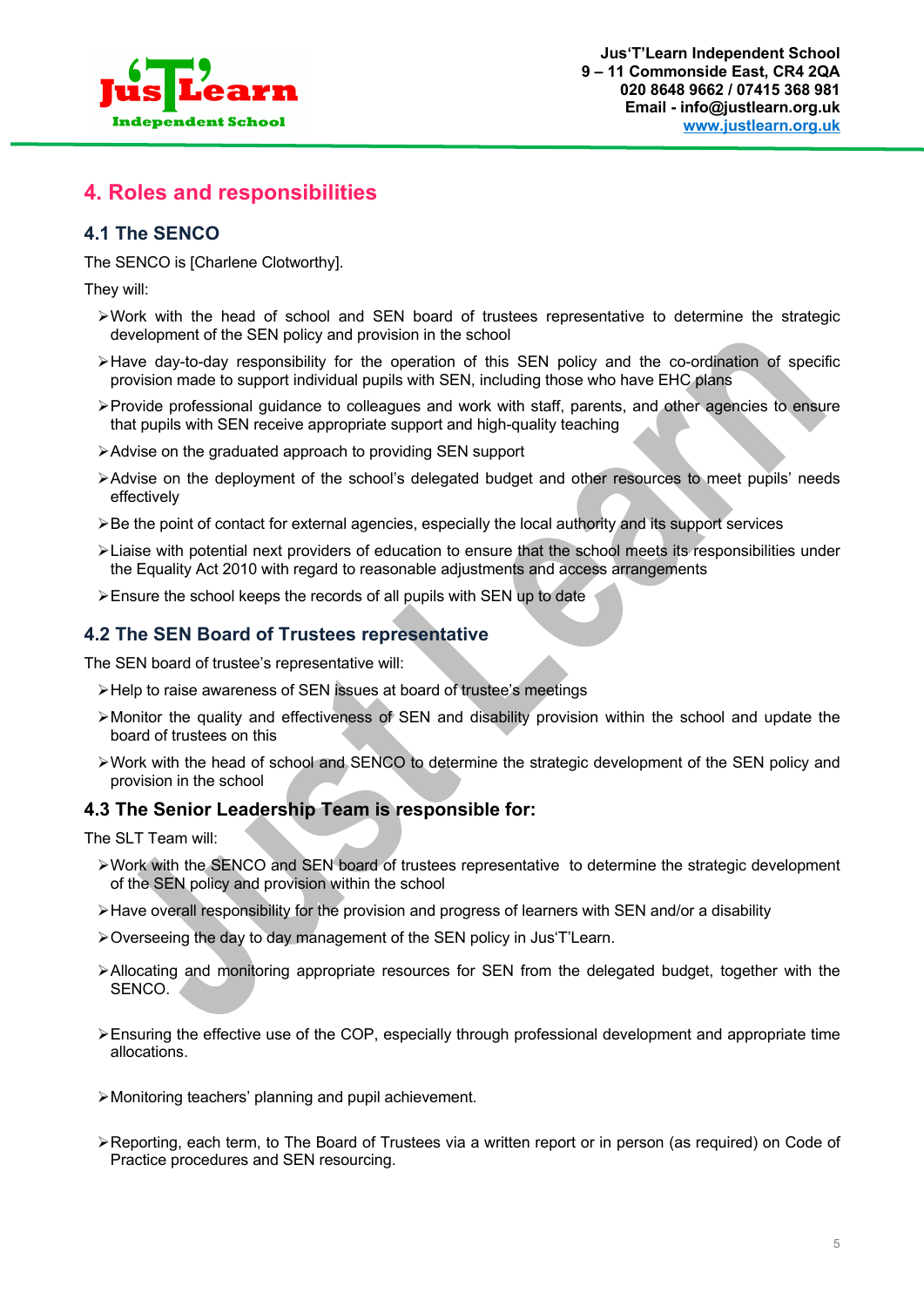

# **4.4 Class teachers**

Each class teacher is responsible for:

- ØThe progress and development of every pupil in their class
- ØWorking closely with any teaching assistants or specialist staff to plan and assess the impact of support and interventions and how they can be linked to classroom teaching
- $\triangleright$  Working with the SENCO to review each pupil's progress and development and decide on any changes to provision
- $\triangleright$  Ensuring they follow this SEN policy
- ØThe teaching and monitoring of all students in their classes and identifying and reporting any concerns regarding SEN, as soon as possible.
- ØPlanning and delivering a differentiated curriculum for all children with SEN to ensure that students are fully included in lessons.
- ØUsing students learning preferences and 'Learning Profiles' to inform a range of teaching strategies.
- ØCompleting SEN documentation in accordance with the Code of Practice (2001), liaising with the SENCO, parent and student
- $\triangleright$  Seeking advice and support from the SENCO, appropriate Curriculum Leaders, external specialists and colleagues to help them match their classroom provision to the specific needs of the pupil.
- ØMonitoring progress within The Just Learn Assessment and Marking Policy and by keeping annotated pieces of work and/or observations when this is appropriate.
- $\triangleright$  Planning with teaching assistants to ensure quality provision for students with SEN.
- $\triangleright$  Keeping up to date with SEN information and applying recommended strategies

## **4.5 The Board of Trustees is responsible for:**

- $\triangleright$  Ensuring that the best possible provision is made for all students with SEN.
- Ø Ensuring the integration of all students within The Jus'T'Learn community.
- $\triangleright$  Ensuring that the budget for SEN is allocated appropriately.

#### **Students:**

All students are involved in identifying their additional/ Special Educational Needs. Their views are actively sought, listened to and given due weight in planning to meet their needs. Students' Individual Personal Development Plans (PDP) and Individual Learning Plans (ILP) detail their targets and the actions they need to take to achieve success. This is the very essence of The Just Learn slogan "Tuition for Today, Development Forever"

#### **Parents and Carers:**

The Home School Agreement offers an important opportunity to ensure that Parents and Carers understand their rights and responsibilities. Parents and Carers are invited to attend regular reviews of their children's Individual Learning Support Plans. Parents and Carers will always be informed, and agreement sought when the involvement of an external agency is suggested.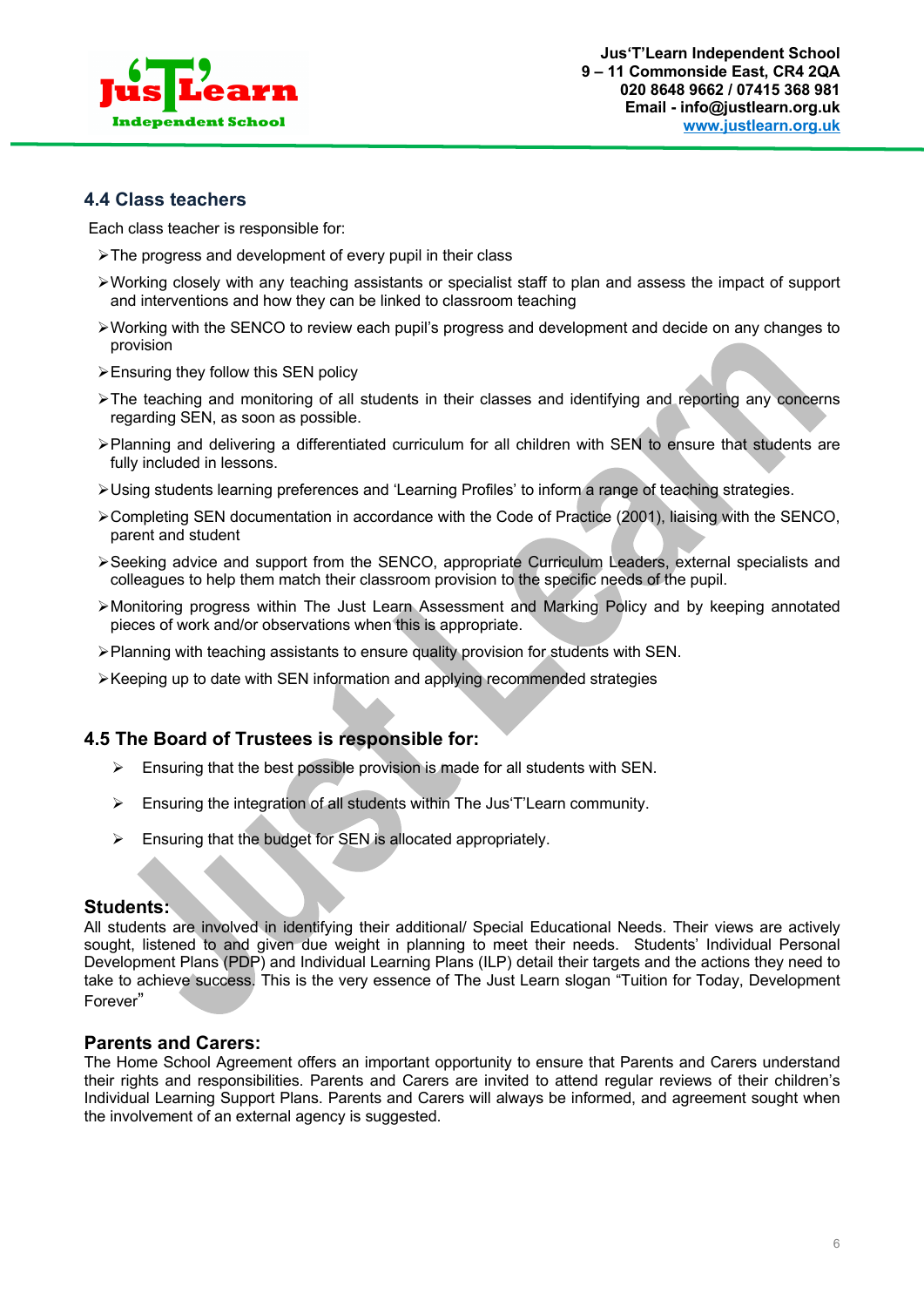

# **5. SEN information report**

# **5.1 The kinds of SEN that are provided for**

Our school currently provides additional and/or different provision for a range of needs, including:

- ØCommunication and interaction, for example, autistic spectrum disorder, Asperger's Syndrome, speech and language difficulties
- ØCognition and learning, for example, dyslexia, dyspraxia
- ØSocial, emotional and mental health difficulties, for example, attention deficit hyperactivity disorder (ADHD)
- ØSensory and/or physical needs, for example, visual impairments, hearing impairments, processing difficulties, epilepsy
- ØModerate/severe/profound and multiple learning difficulties

Once a pupil's needs are identified, support will be provided to provide an integrated, high quality holistic approach to meeting their needs.

- Ø Alternative/Individual timetables/programmes of support
- Ø Full time/part time link placements/Alternative Providers
- $\triangleright$  In-class support by teacher or Teaching Assistant (TA).
- $\triangleright$  Withdrawal for individual/small group work including Speech and Language, 1:1 Counselling.
- $\triangleright$  Multi-sensory methods of teaching.
- $\triangleright$  Reading, spelling, numeracy, (Individual Learning Programme).
- $\triangleright$  Behaviour Modification Programmes / Retracking /Anger Management / Social Skills.
- $\triangleright$  Homework Clubs.

# **5.2 Identifying pupils with SEN and assessing their needs**

We will assess each pupil's current skills and levels of attainment on entry, which will build on previous settings and Key Stages, where appropriate. Class teachers will make regular assessments of progress for all pupils and identify those whose progress:

- $\triangleright$  Is significantly slower than that of their peers starting from the same baseline
- ØFails to match or better the child's previous rate of progress
- $\triangleright$  Fails to close the attainment gap between the child and their peers
- $\triangleright$  Widens the attainment gap

This may include progress in areas other than attainment, for example, social needs.

Slow progress and low attainment will not automatically mean a pupil is recorded as having SEN.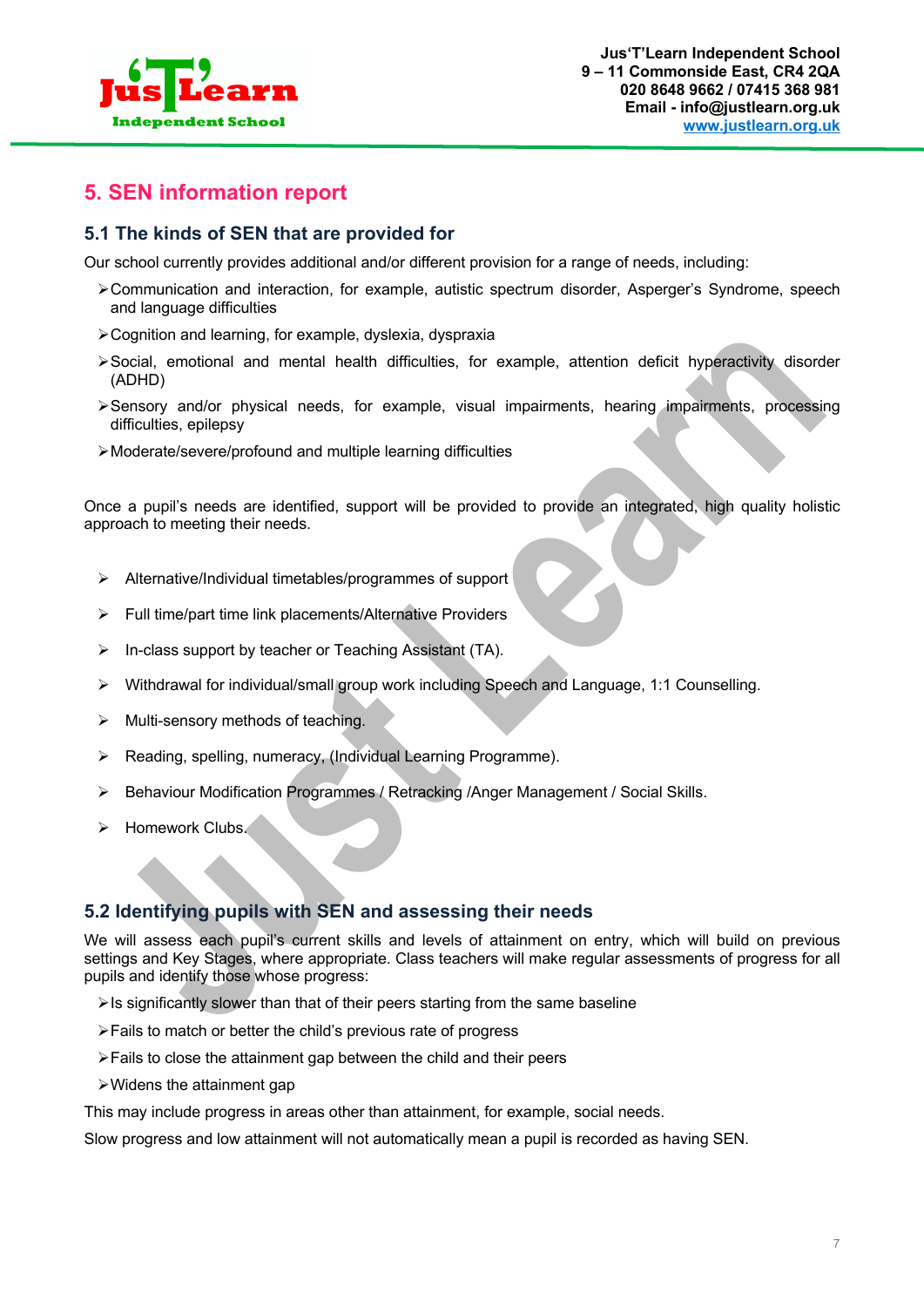

When deciding whether special educational provision is required, we will start with the desired outcomes, including the expected progress and attainment, and the views and the wishes of the pupil and their parents. We will use this to determine the support that is needed and whether we can provide it by adapting our core offer, or whether something different or additional is needed.

#### **Access Arrangements**

Jus'T'Learn follows guidance from awarding bodies and the JCQ to ensure that the correct procedure of identification and implementation of access arrangements is in place for all students who are entitled to access arrangements and reasonable adjustments. This is to ensure that no disabled candidate is at a substantial disadvantage in comparison with a candidate who is not disabled.

#### **Identification Process**

Jus'T'Learn identifies students eligible for access arrangements using the following: - The Learning and SEN needs indicators:

- The Medical Register
- Assessment data e.g., reading age Book and Assessment Scrutiny from teaching staff
- Outside Agency guidance and recommendations Access Arrangements Procedure

Jus'T'Learn ensures that the learners have the correct information and advice on their selected qualifications in an accessible format and that the qualifications will meet their needs. Jus'T'Learn ensures that where a candidate with a learning difficulty requires an assessment of his/her needs, he/she is assessed by an appropriately qualified specialist assessor. Jus'T'Learn assists the awarding bodies in the discharge of their duty to make reasonable adjustments by requesting access arrangements (using the procedure above).

Jus'T'Learn ensures that all access arrangements are effectively implemented once arrangements are approved. These arrangements are shared with all staff so that the access arrangements become the students 'usual way of working'. Jus'T'Learn ensure that applications for access arrangements or reasonable adjustments are submitted before the published deadline ensuring that appropriate documentary evidence is held on file to substantiate such an arrangement and is open to inspection. - The SENCO produces a file (available for inspection) which contains the following for each application: 7 a. The downloaded approval for the respective arrangement(s) b. The supporting evidence of need c. A signed data protection notice.

# **5.3 Consulting and involving pupils and parents**

The Home School Agreement offers an important opportunity to ensure that Parents and Carers understand their rights and responsibilities. Parents and Carers are invited to attend regular reviews of their children's Individual Learning Support Plans.

Discussion with the pupil and their parents will involve identifying whether they need special educational provision. These conversations will make sure that:

 $\geq$  Everyone develops a good understanding of the pupil's areas of strength and difficulty

- ØWe take into account the parents' concerns
- $\triangleright$  Everyone understands the agreed outcomes sought for the child
- $\triangleright$  Evervone is clear on what the next steps are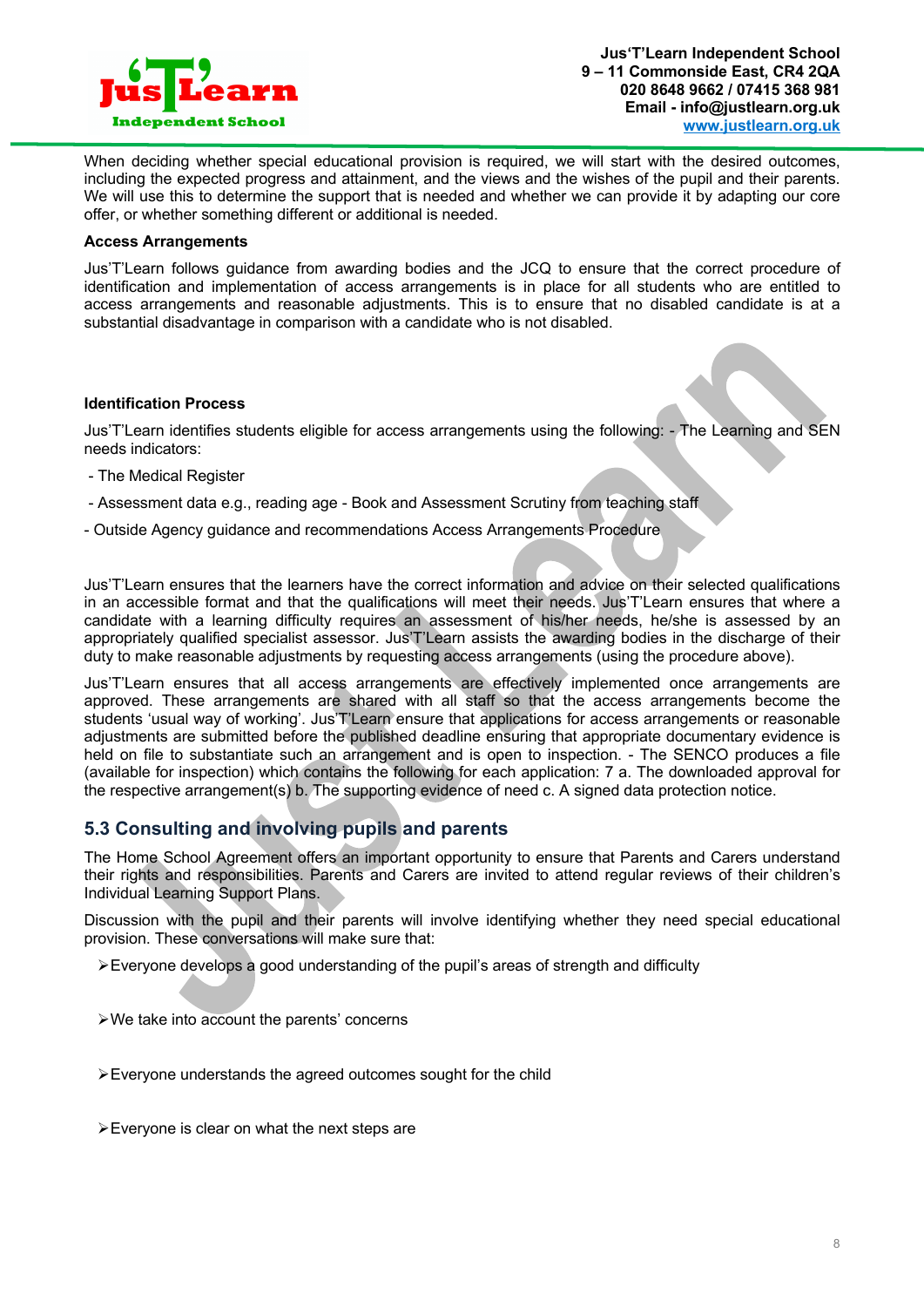

Notes of these early discussions will be added to the pupil's record and given to their parents.

We will formally notify parents when it is decided that a pupil will receive SEN support. In addition, Parents and Carers will always be informed, and agreement sought when the involvement of an external agency is suggested

## **5.4 Assessing and reviewing pupils' progress towards outcomes**

We will follow the graduated approach and the four-part cycle of **assess, plan, do, review**.

All teachers and support staff who work with the pupil will be made aware of their needs, the outcomes sought, the support provided, and any teaching strategies or approaches that are required. The class or subject teacher will work with the SENCO to carry out a clear analysis of the pupil's needs. This will draw on:

- ØThe teacher's assessment and experience of the pupil
- ØTheir previous progress and attainment or behaviour
- ØOther teachers' assessments, where relevant
- ØThe individual's development in comparison to their peers and national data
- $\triangleright$  The views and experience of parents
- $\triangleright$  The pupil's own views
- ØAdvice from external support services, if relevant

The assessment will be reviewed regularly.

#### **Evaluating Success**

The success of Just Learn's SEN Policy and provision is evaluated through:

- $\triangleright$  Monitoring of classroom practice
- $\triangleright$  Success of the identification process and pupil self-monitoring of Individual Learning Support Plans
- $\triangleright$  Feedback from parents, staff and referring schools
- $\triangleright$  School self-evaluation including analysis of pupil data, test/examination results, value added data, Reintegration and post 16 placements are appropriate and successful
- $\triangleright$  Visits from the School Improvement Partner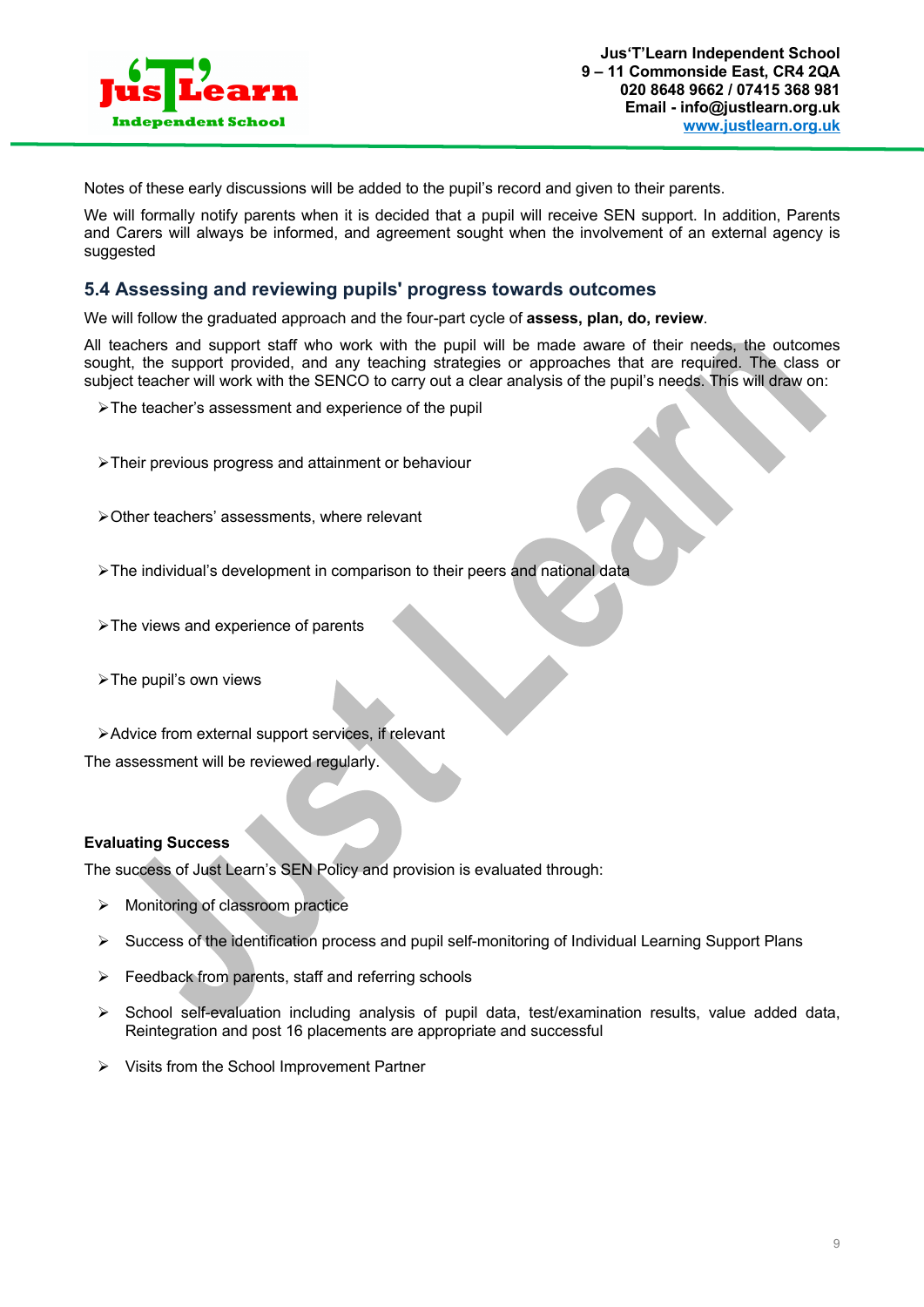

## **5.5 Supporting pupils moving between phases and preparing for adulthood**

We recognise that "moving on" can be difficult for a student with SEND and so take steps to ensure that any transition is as smooth as possible.

We will share information with the school, college, or other setting the pupil is moving to. We will agree with parents and pupils which information will be shared as part of this.

Planning for Sixth form/F. E/Apprenticeships Transfer.

- $\triangleright$  Transition Plans are drawn up in accordance to parental, student and staff views, this is an important aspect of the year 9, 10 and 11 annual reviews.
- Ø In year 11: Your child will meet with our career's advisor, to create a plan for their Post 16education.
- $\triangleright$  The SENCo and careers advisor will support you and your child on finding the most suitable college or school. Where appropriate, the SENCo/careers advisor will arrange visits to new schools/colleges for your child.

# **5.6 Our approach to teaching pupils with SEN**

Teachers are responsible and accountable for the progress and development of all the pupils in their class.

'High quality teaching, differentiated for individual students, is the first step in responding to students who have or may have SEND. Additional intervention and support cannot compensate for a lack of good quality teaching.' SEND Code of Practice (2015, 6.37) At Jus'T'Learn Independent School, the quality of teaching for all students, including those at risk of underachievement is regularly and carefully reviewed and staff are supported to develop their teaching practice. This includes reviewing and, where necessary, improving, teachers' understanding of strategies, through CPD and detailed advice to identify and support vulnerable students and their knowledge of the SEND most frequently encountered.

The school will apply a graduated approach to needs using a cycle of 'assess, plan, do, review' and where necessary escalating interventions, assessment, and referral. Each student will have a guidance document called a 'SEND profile' or IEP (Individual Education Plan) this may have been informed by support from a trained specialist e.g.

- Ø ASD Outreach Team
- **▶ Sensory Service**
- $\triangleright$  Occupational Health
- $\triangleright$  Educational Psychologist
- Speech & Language Therapist
- $\triangleright$  Specific Learning Difficulties Team

Your child will have been identified by the class teacher or SENCO (or you may have raised worries) as needing more specialist input instead of or in addition to outstanding classroom teaching. We may decide to screen your child to discount any specific needs (screeners are not formal assessments for a diagnosis, they are our internal measure of potential needs). If we identify a potential need, we will inform you of the results and discuss possible ways forward. You will be invited to attend a meeting to discuss your child's progress and contribute to planning possible ways forward. You may be asked to give permission for the school to refer your child to a specialist professional e.g., Educational Psychologist. This will help the school and yourself in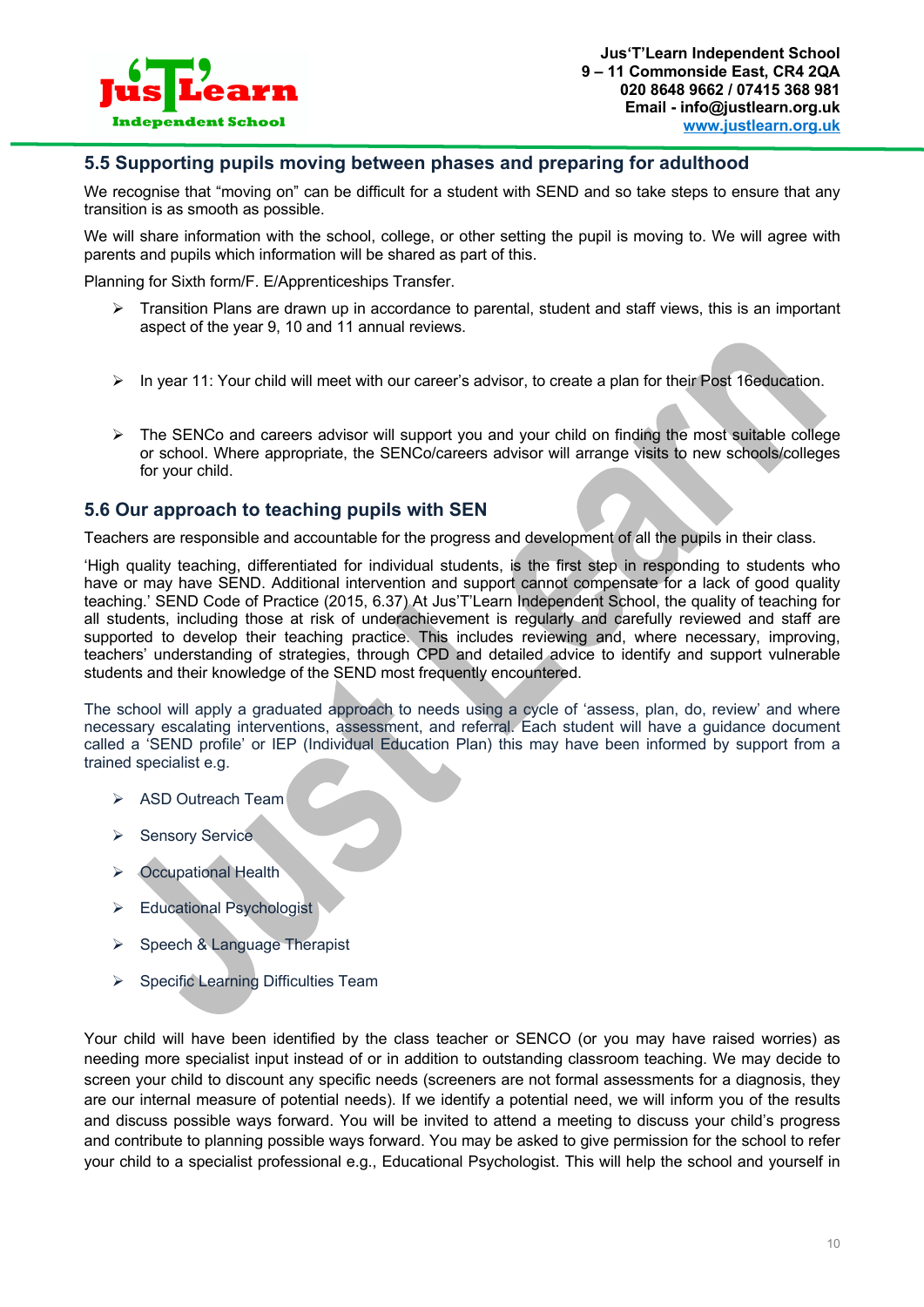

understanding your child's particular needs and be able to support them better in school. The specialist professional will work with your child to understand your child's needs and make recommendations, which may include:

- $\triangleright$  Making changes to the way your child is supported in class e.g., some individual support or changing some aspects of teaching to support her better.
- $\triangleright$  Using their specific expertise to support the setting of specialised targets and strategies for teachers to implement.
- $\triangleright$  A group run by school staff under the guidance of the external professional. o A group or individual work with an external professional.
- $\triangleright$  The school may suggest that your child needs some individual support in school and how the support could be used, the discussion will incorporate what strategies might be best to put in place.
- Ø The school (or you) can request that the Local Authority carry out a statutory assessment of your child's needs. This is a legal process and you can find out more details about this in Merton Local Offer https://www.merton.gov.uk/education-and-learning/special-educational-needs-and-disabilities
- $\triangleright$  After the request has been made and the school have sent in their response to the Local Authority (with a lot of information about your child - the various interventions and external agency support, including some from you and from your child), they will decide whether they think your child's needs (as described in the paperwork submitted), appear complex enough to warrant a statutory assessment. If this is the case, they will consult you and ask a series of professionals to assess your child and submit a report outlining your child's needs. After the reports have all been sent in, the Local Authority will decide if your child's needs are severe, complex and lifelong and that they need more support in school to make good progress. If this is the case, they will write an Education, Health and Care plan. If this is not the case, they will ask the school to continue with intervention at the level of SEN support and will set up a meeting to review the support for your child to ensure they make as much progress as possible. The EHC plan will outline the funding level from the Local Authority and equivalence in terms of the number of hours of individual/small group support your child needs. It will suggest how the support should be used and what strategies need to be implemented. It will also outline long and short-term goals for your child. An additional adult may be used to support your child with in-class learning, run individual programmes or run small groups which include your child.

# **5.7 Adaptations to the curriculum and learning environment**

At Jus'T'Learn Independent School we seek advice and guidance on how to adapt the curriculum and the learning environment for students with special educational needs. We also incorporate the advice provided as a result of any internal or external professional assessments and the strategies described in Education, Health and Care Plans.

We make the following adaptations to ensure all pupils' needs are met:

- $\triangleright$  Differentiating our curriculum to ensure all pupils are able to access it, for example, by grouping, 1:1 work, teaching style, content of the lesson, etc.
- ØAdapting our resources and staffing
- ØUsing recommended aids, such as laptops, coloured overlays, visual timetables, larger font, etc.
- ØDifferentiating our teaching, for example, giving longer processing times, pre-teaching of key vocabulary, reading instructions aloud, etc.
- ≻Reduced, adapted or modified time-table events Regular contact and liaison with parent's Dynamic risk assessments Team Around the Child (TAC) or Family (TAF) meetings to support transition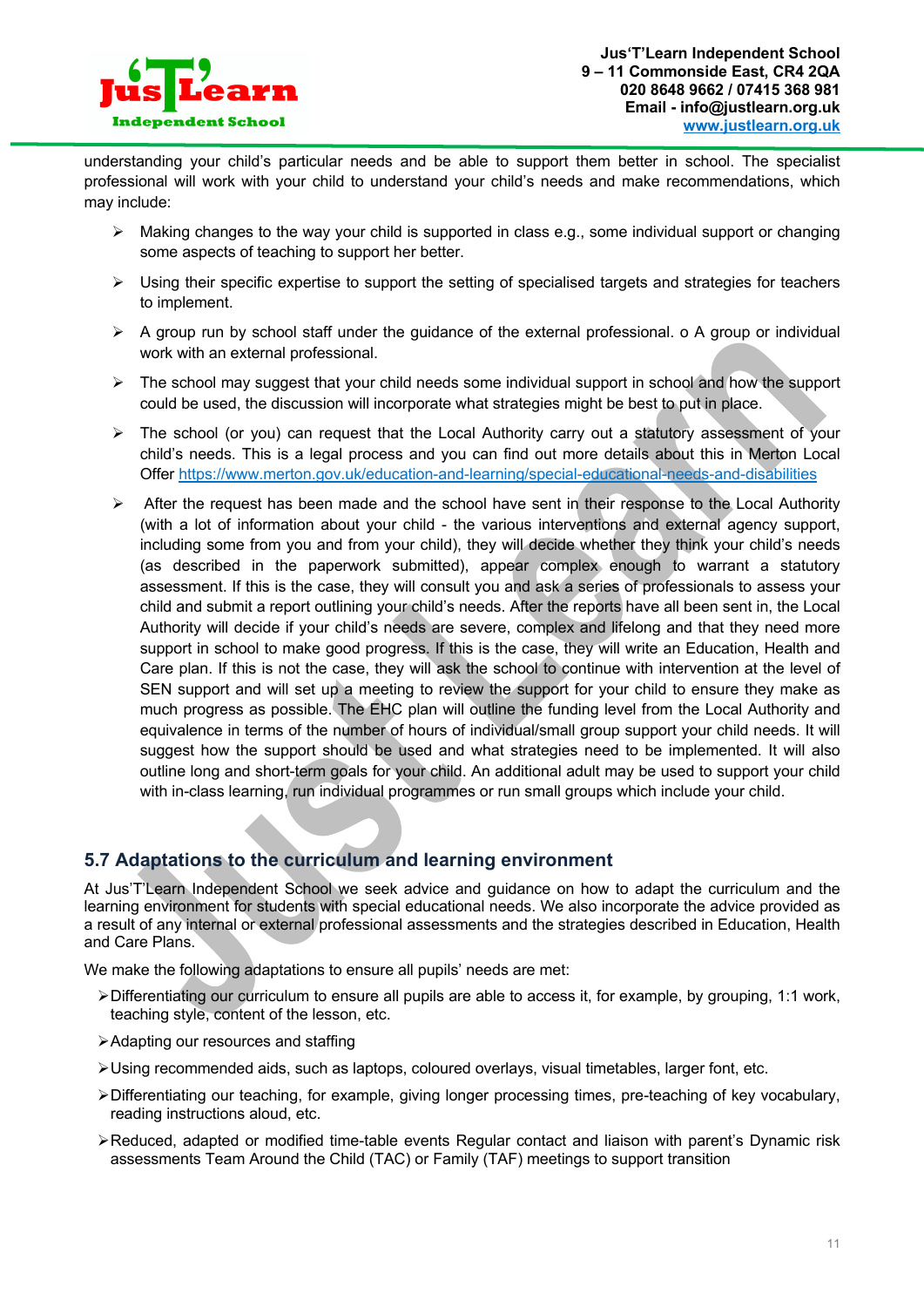

## **5.8 Additional support for learning**

We have [3] support workers who are able to deliver 1:1 support and an interventions officer to deliver sessions such as [Health and Wellbeing, Numeracy & Literacy].

Support workers will support pupils on a 1:1 basis when [an additional need has been identified within the classroom].

The intervention officer will support pupils in small groups when [A child who is not progressing and is working at a slower pace than their peers].

We work with the following agencies to provide support for pupils with SEN:

- Ø ASD Outreach Team
- **▶ Sensory Service**
- $\triangleright$  Occupational Health
- Ø Educational Psychologist
- $\triangleright$  Speech & Language Therapist
- $\triangleright$  Specific Learning Difficulties Team
- $\triangleright$  Local Authority

### **5.9 Evaluating the effectiveness of SEN provision**

We evaluate the effectiveness of provision for pupils with SEN by:

- ØReviewing pupils' individual progress towards their goals each term
- $\triangleright$  Reviewing the impact of interventions after [12] weeks
- ØUsing pupil questionnaires
- ØMonitoring by the SENCO
- ØUsing provision maps to measure progress
- ØCompleting GL Assessments
- ØHolding annual reviews for pupils with EHC plans

# **5.10 Enabling pupils with SEN to engage in activities available to those in the school who do not have SEN**

All clubs, trips and activities offered to students at Jus'T'Learn Independent School are available to students with SEND either with or without an Education, Health and Care Plan. Where it is necessary, the school will use the resources available, to provide additional adult support to enable the safe participation of the student in the activity.

## **5.13 Support for improving emotional and social development**

At Jus'T'Learn Independent School we understand that an important feature of the school is to enable all students to develop emotional resilience and social skills, both through direct teaching, for instance in PSHE and sessions with the intervention officer and indirectly with every conversation/interaction adults have with students throughout the day. For some students with the highest need for support in this area, we also provide the following: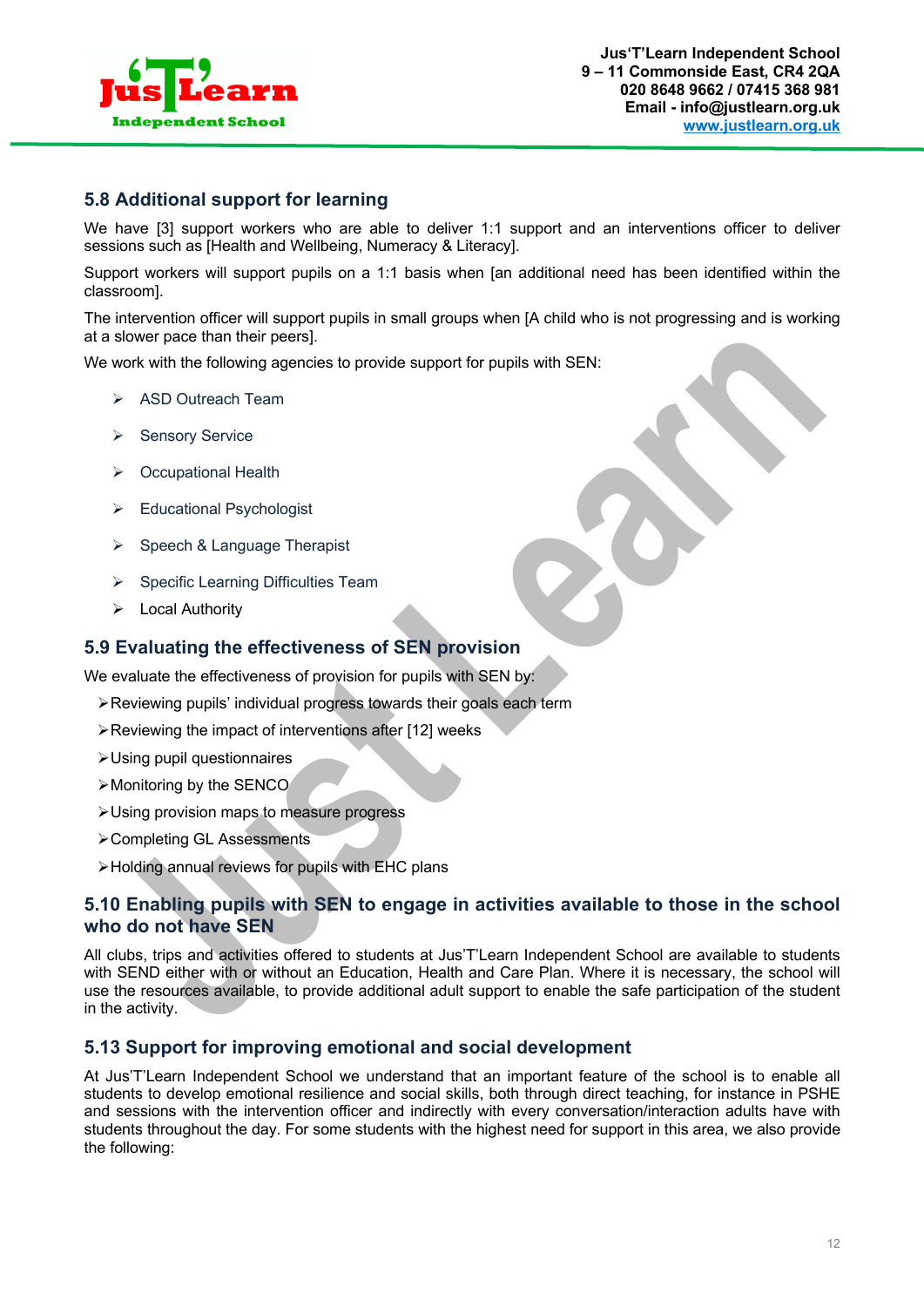

- $\triangleright$  KS3 and KS4 mentoring.
- $\triangleright$  Social, Emotional, Behavioural and Mental Health support through targeted interventions
- $\triangleright$  Students in the early stages of emotional and social development because of their special educational needs will be supported to enable them to develop and mature appropriately.

## **5.14 Working with other agencies**

Jus'T'Learn also works in close partnership with other agencies, such as:

- $\triangleright$  Catch22
- Social Services
- $\triangleright$  School Nursing Service
- $\triangleright$  Metropolitan Police Services
- $\triangleright$  Educational Welfare Officer
- Ø Youth Offending Team
- Ø Youth Service

# **5.15 Complaints about SEN provision**

Complaints about SEN provision in our school should be made to [Shalia Osman] head of school in the first instance. If, after this, parents or carers are still not satisfied they should approach the Local Authority Special Educational Needs Department and would be advised to follow the Local Authority Complaints Procedure. Parents are encouraged to access advice from the Parent Partnership Scheme.

The parents of pupils with disabilities have the right to make disability discrimination claims to the first tier SEND tribunal if they believe that our school has discriminated against their children. They can make a claim about alleged discrimination regarding:

- $\triangleright$  Exclusions
- ØProvision of education and associated services
- $\triangleright$  Making reasonable adjustments, including the provision of auxiliary aids and services

## **5.16 Contact details of support services for parents of pupils with SEN**

Parents of pupils with SEN can find additional on the Merton Council Local Offer website:

https://www.merton.gov.uk/education-and-learning/special-educational-needs-and-disabilities

#### **5.17 Contact details for raising concerns**

The Head Teacher at Jus'T'Learn Independent School is Mrs. Shaila Osman is available on 0208 648 9662.